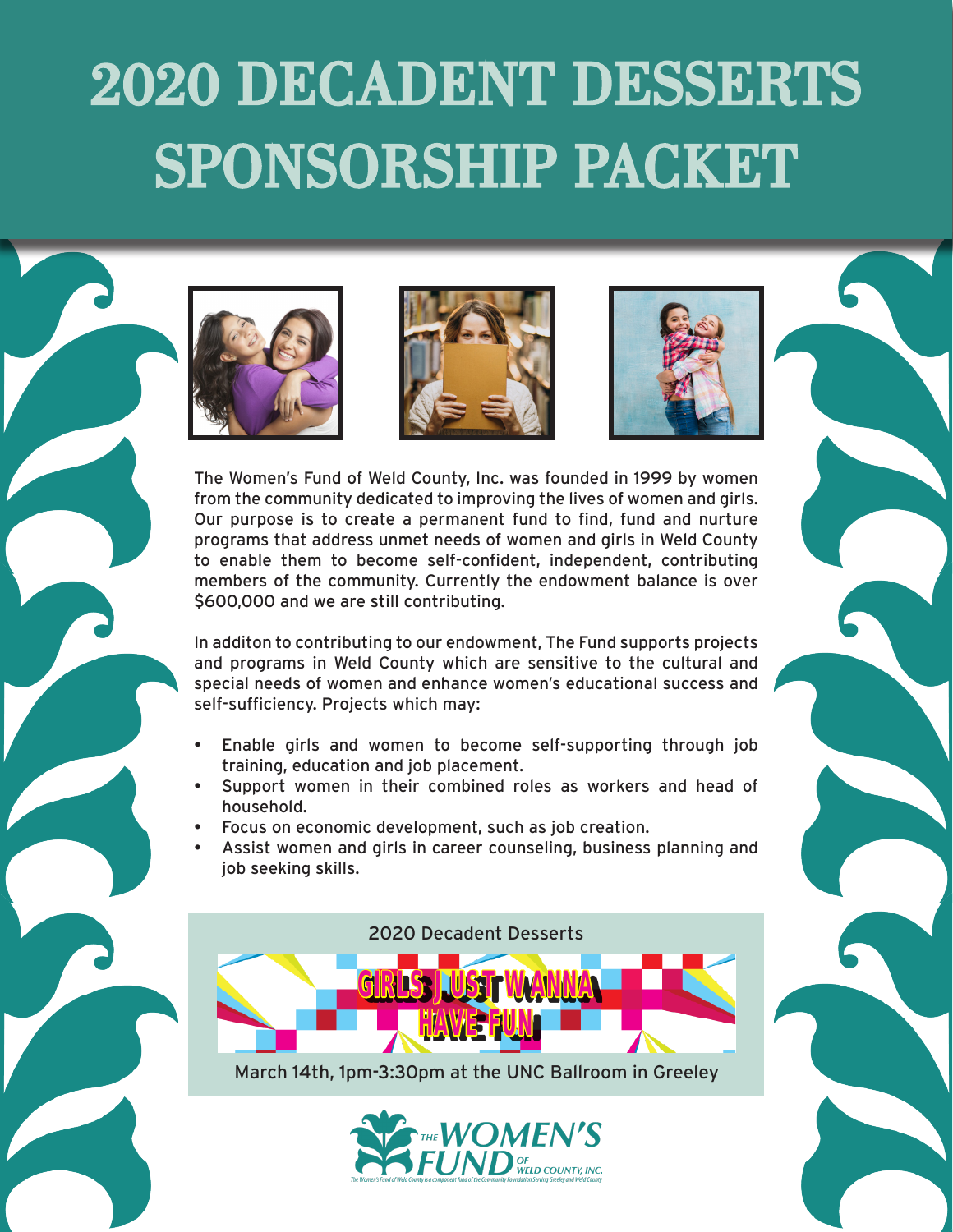

#### **Women's Fund of Weld County Sponsorship Opportunities**

#### *Annual Sponsorship Option:*

As a Mission Sponsor of The Women's Fund of Weld County, you will gain premium exposure at our events and activities throughout the year. You will receive special ongoing recognition and additional benefits over the course of your commitment. This includes our signature Decadent Desserts event and our fall event (exposure to over 450 attendees between both events).

# **MISSION SPONSOR:** \$ 3,500 (only 3 available)<br>As a sponsor you will receive:<br>Premier logo position as

**As a sponsor you will receive:**

- Premier logo position on our website home page
- Premier logo on our website events page
- Premier exposure on each of our e-newsletters throughout the year
- Premiere recognition in our annual newsletter
- Facebook promotion through thank you posts to include logo
- Inclusion in an eBlast thank you post event

# **Event Visibility and Recognition:**

- Premier logo built into continually displaying PowerPoint at both events o *Email logo to women@weldwomensfund.org before 3/5/2020 in vector (.eps is preferred) format to be included*
- Opportunity to address audience via 5 min pre-recorded message created prior to the event (at Women's Fund expense) shown at our highly anticipated Decadent Desserts and our fall event (one message for the year to be used at each event)
- Logo inclusion on event marketing materials o *Email logo to women@weldwomensfund.org before 3/5/2020 in vector (.eps is preferred) format to be included*
- Opportunity to have a booth and display/distribute promotional items at Decadent Desserts and our fall event
- Opportunity to display a banner at Decadent Desserts and at our event in the fall *(Need banner by 3/5/2020)*
- Reserved Corporate table of Ten (10) at Decadent Desserts with logo table signage
- Four tickets to our fall event

# Decadent Desserts Sponsorship Opportunities:

*Decadent Desserts is on March 14, 2020. Theme is Girls Just Want to Have Fun.* 

# **Platinum Sponsor: \$2,000**

You will receive the following benefits as a Platinum Sponsor:

- Logo on our website home page through June 2020
- Logo on our website events page
- Logo in our e-newsletters *Email logo to women@weldwomensfund.org before 3/1/2020 in vector (.eps is preferred) format to be included in Website*

#### *Event Visibility and Recognition*

- Premier logo in event PowerPoint
- Logo in event program sponsor page
- o *Email logo to women@weldwomensfund.org before 3/5/2020 in vector (.eps is preferred) format to be included*
- Logo in event promotions
- Reserved Corporate table of Ten (10) at Decadent Desserts with logo table signage

*And other benefits, such as:*

- Inclusion in Social Media Thank you post
- Promotional items can be displayed or distributed at Decadent Desserts
- Opportunity to display a banner at Decadent Desserts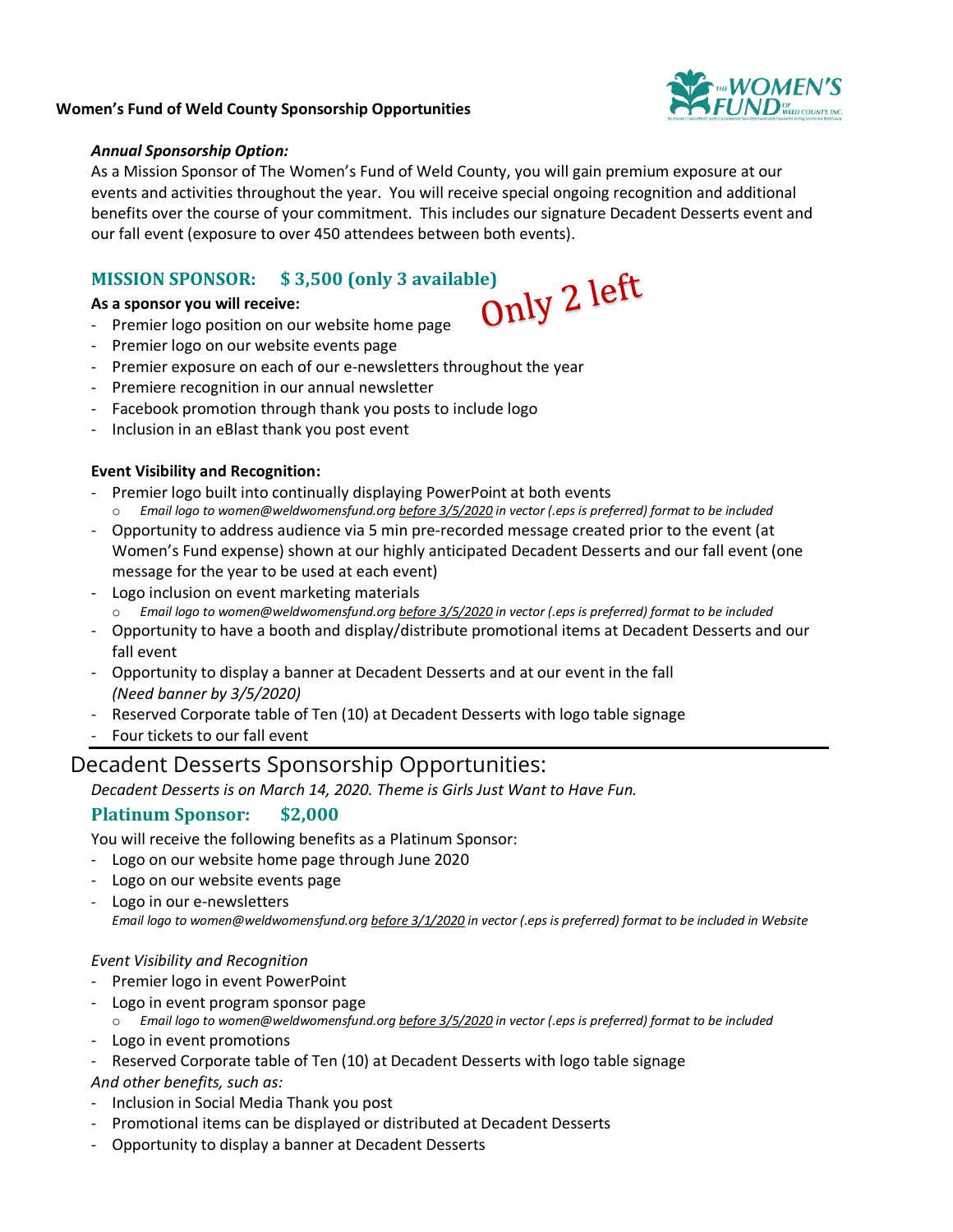#### **Women's Fund of Weld County Sponsorship Opportunities**



#### **Gold Sponsor: \$1,500**

- Logo on our website events page through 2020
- Logo in our e-newsletter
- logo in event program sponsor page
- Logo in event PowerPoint
	- o *Email logo to women@weldwomensfund.org before 3/5/2020 in vector (.eps is preferred) format to be included*
- Opportunity to display banner at Decadent Desserts
- Reserved Corporate table of Ten (10) to Decadent Desserts

# **Silver Sponsor: (limit 10) \$1,000**

- Logo on our website events page
- Logo on our Facebook page
- Logo in our e-newsletters
- Listing in event program sponsor page
- Listing in PowerPoint at Decadent Desserts
- Reserved ½ Corporate table of five (5) to Decadent Desserts with logo table signage

#### **Decor Sponsor \$1,000 (only 1 available)**

- Logo on our website events page
- Logo on our Facebook page  $\tau_{AK}$ CII
- Logo in PowerPoint at Decadent Desserts
	- o *Email logo to women@weldwomensfund.org before 3/5/2020 in vector (.eps is preferred) format to be included*
- Listing in our e-newsletters
- Listing on event program
- Ability to put business card on tables that coordinate with theme/décor

# **Friend Sponsor \$500**

- Listing in PowerPoint at Decadent Desserts
- Reserved 2 tickets with logo table signage
- Listing in our e-newsletter
- Listing on our website events page

#### **Favorite Things Bag Sponsor: Donation of \$250 of Products to put in Bags for Sale at Event**

- Listing in our e-newsletter
- Listing on event program
- Listing in Power Point at Decadent Desserts
- Ability to put business card in bag

# **Media and EMCEE Sponsor**

- Logo on our website events page
- Listing on our Facebook page
- Listing in our e-newsletters
- Listing on event program and PowerPoint at Decadent Desserts